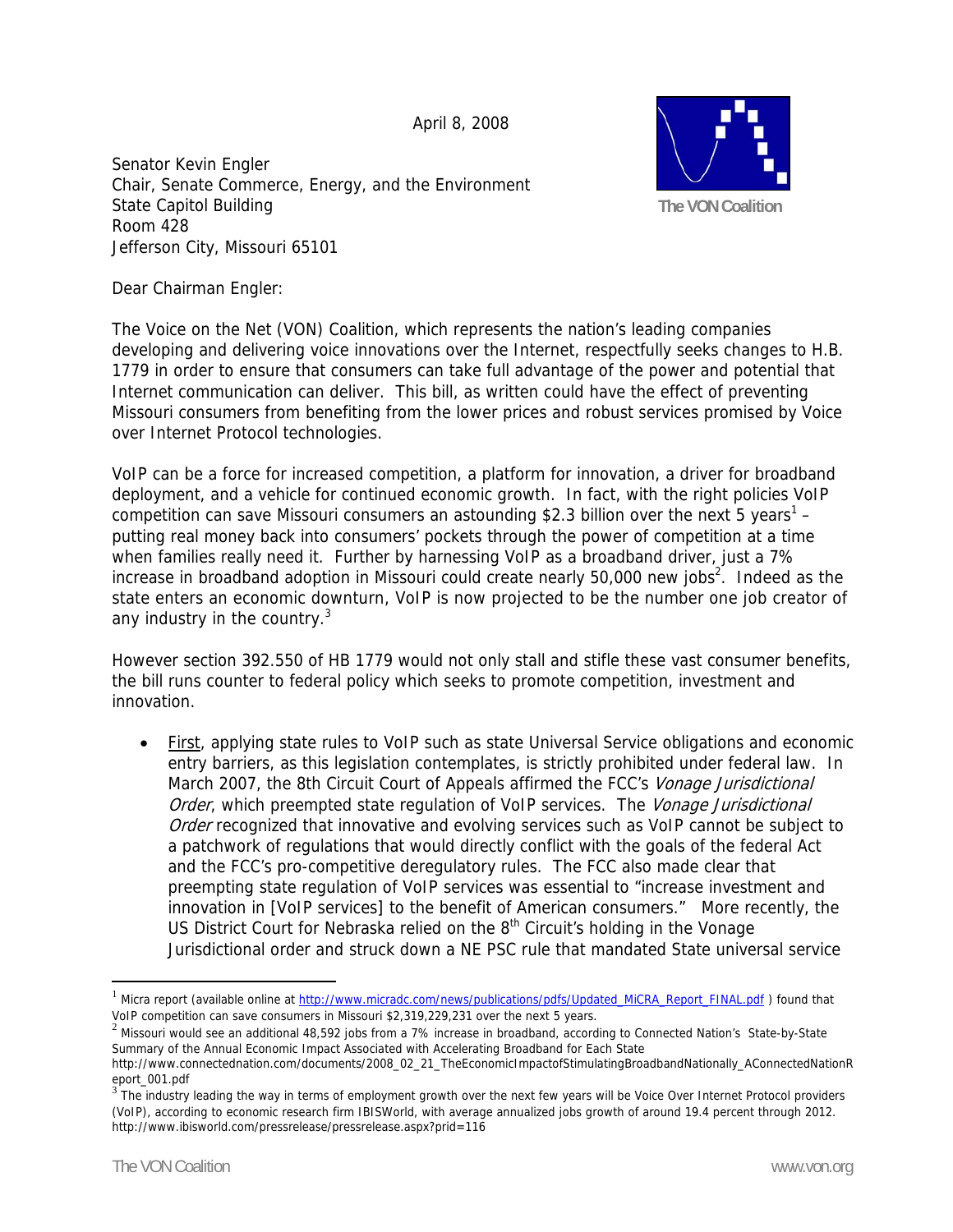charges on interconnected VoIP. Thus, state legislation applying intrastate telecommunication regulation to VoIP is contrary to the FCC's rules and the decisions of the 8<sup>th</sup> Circuit, which includes Missouri.

- Second, applying legacy, telephony access charges to Internet communication, in violation of FCC rules, would also stifle consumer benefits and slow broadband adoption in Missouri. Pursuant to the FCC's compensation rules, VoIP providers have not been subject to access charges, but instead have paid cost-based rates for termination of their customer's communications. Applying the access charge regime to innovative VoIP services is unnecessary because incumbent phone companies are already fully compensated for their costs when Internet phone calls are terminated on their networks. However, HB 1779 would fundamentally alter the economic relationship between information and telecommunications service providers by imposing access charges on providers that, heretofore, have purchased telecommunications services as end-users and have built successful business models doing so. Such a drastic change would result in artificially higher prices being imposed on broadband originated traffic and broadband consumers which would negatively impact broadband deployment overall. Applying this universally recognized broken system to new innovations would likely mean that consumers and business users could miss out on the new services, increased choices and lower prices that VoIP can deliver. There simply is no reason for such a rate-raising, growth-sapping, innovation-reducing policy change.
- Finally, by acting to regulate interconnected VoIP providers, while at the same time excluding their services from the definition of "telecommunications service," Missouri places the burdens of regulation on VoIP providers without providing any of the corresponding benefits. Enacting HB 1779, therefore, would be inequitable, run counter to federal communications policy, and would harm to competition, innovation, and consumer welfare far more than the potential benefits of this proposed regulation.

In view of the federal decisions preempting state regulation and the other harmful effects of regulating Internet services, we encourage you to refrain from attempting to regulate VoIP and instead seek to harness the full power and potential that Internet based communication can deliver. More and more states are coming to recognize that VoIP can be harnessed for enormous public gain – including making phone service more affordable and as a tool for advancing universal access to broadband.

As a result, rather than adopting state specific rules for VoIP, government leaders in states like California, Florida, Virginia, Maryland, New Jersey, Georgia and elsewhere have all taken steps to prevent state regulation of VoIP in order to boost broadband deployment, make phone service more affordable, and harness VoIP's vast potential for important public policy goals. We encourage you to follow suit and reject the harmful effects of HB 1779.

Sincerely,

**The VON Coalition**